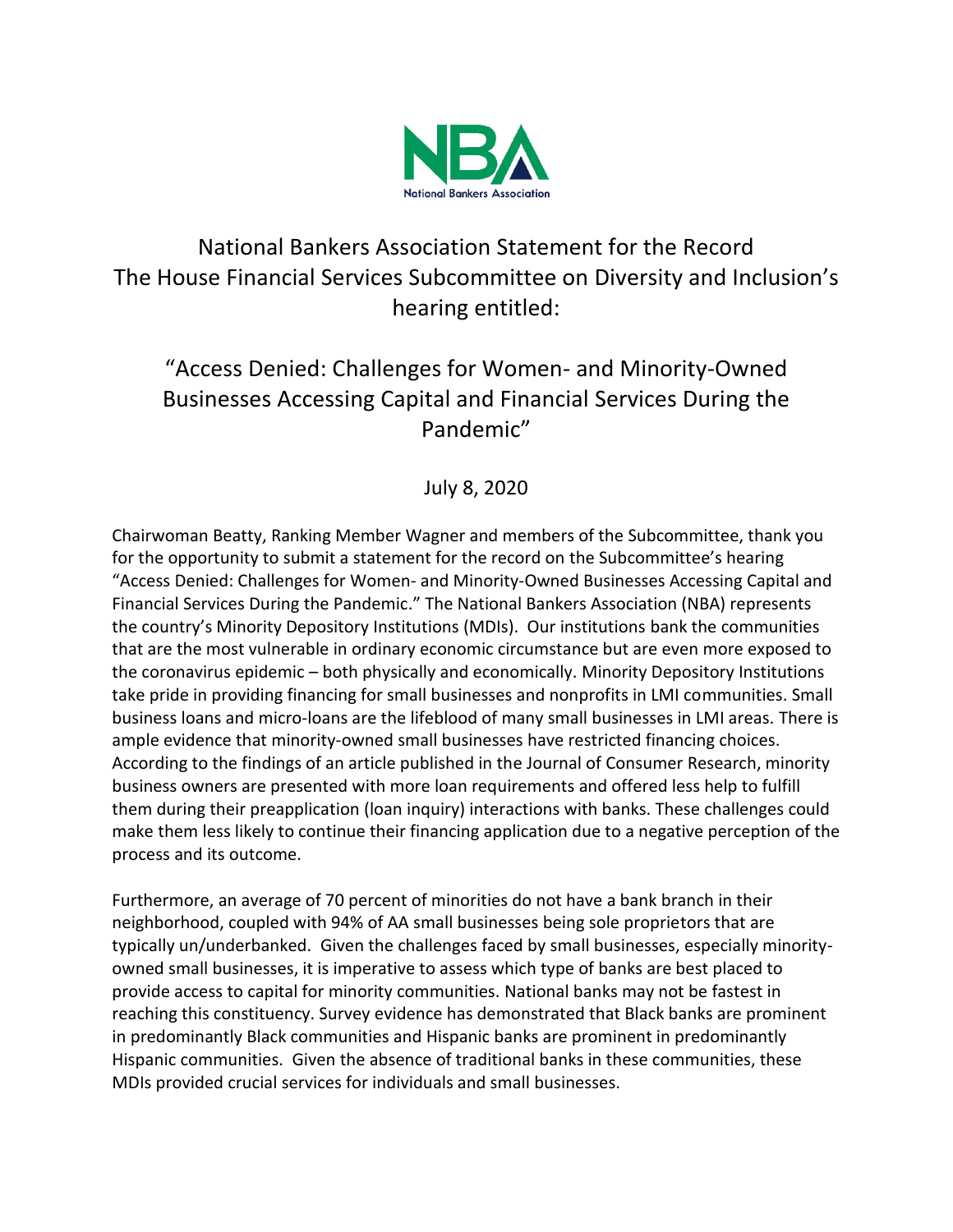MDIs themselves have experienced a period of significant decline. Since 2009, nationally, the number of MDIs has dropped from 215 to 155 at the end of the second quarter of 2018. In addition, MDIs are far smaller than the average non-MDI bank. Compared to commercial banking institutions on average, they are very small; the largest institution has only \$38 billion in total assets. Black and Hispanic MDIs have average assets of \$245 million and \$2.7 billion, respectively, compared to an average of \$3.1 billion for all US banks. MDIs can be economic development engines due to their relative concentration in minority and low-income communities, and established relationships, especially African American. Unfortunately, MDIs' small scale does not allow them to move fast enough, especially in times like these. With African Americans overrepresented by the health and economic crisis, but potentially underrepresented by the relief efforts, a custom solution is required.

The NBA has recommended several potential solutions to the Congress and Administration including fully capitalizing and leveraging Treasury's CDFI Fund Program to provide direct Tier 1 capital support to banks that support LMI communities without triggering the Bank Holding Company's limitations and creating a federal facility that could create a \$300 billion increase in bank loans by Minority Depository Institutions and small banks under \$3 billion in assets to communities underserved by capital.

A critical component of the resilience of the banking sector and its ability to assist minority businesses is the amount of Tier 1 Capital it has. Without sufficient Tier 1 Capital, not only are banks limited in the amount of deposits they can take in, but it also hampers their ability to weather loan losses. In this unprecedented economic shock, many financial institutions, especially those in underserved communities, will have increased delinquent loans. Although federal government efforts to stand up new loan loss reserves are important, standing up a new federal program with significant red tape will create a bottleneck when speed is necessary.

While the National Bankers Association commends Congress on its leadership to date in responding to the COVID-19 pandemic, we firmly believe much work remains to be done in supporting the MDI sector as we respond to the credit needs of the communities and small businesses that our member institutions serve that will disproportionately shoulder the burden of any economic downturn attributable to the COVID-19 pandemic. The MDI sector, its communities and small businesses will disproportionately shoulder the burden of any economic downturn attributable to the COVID-19 pandemic.